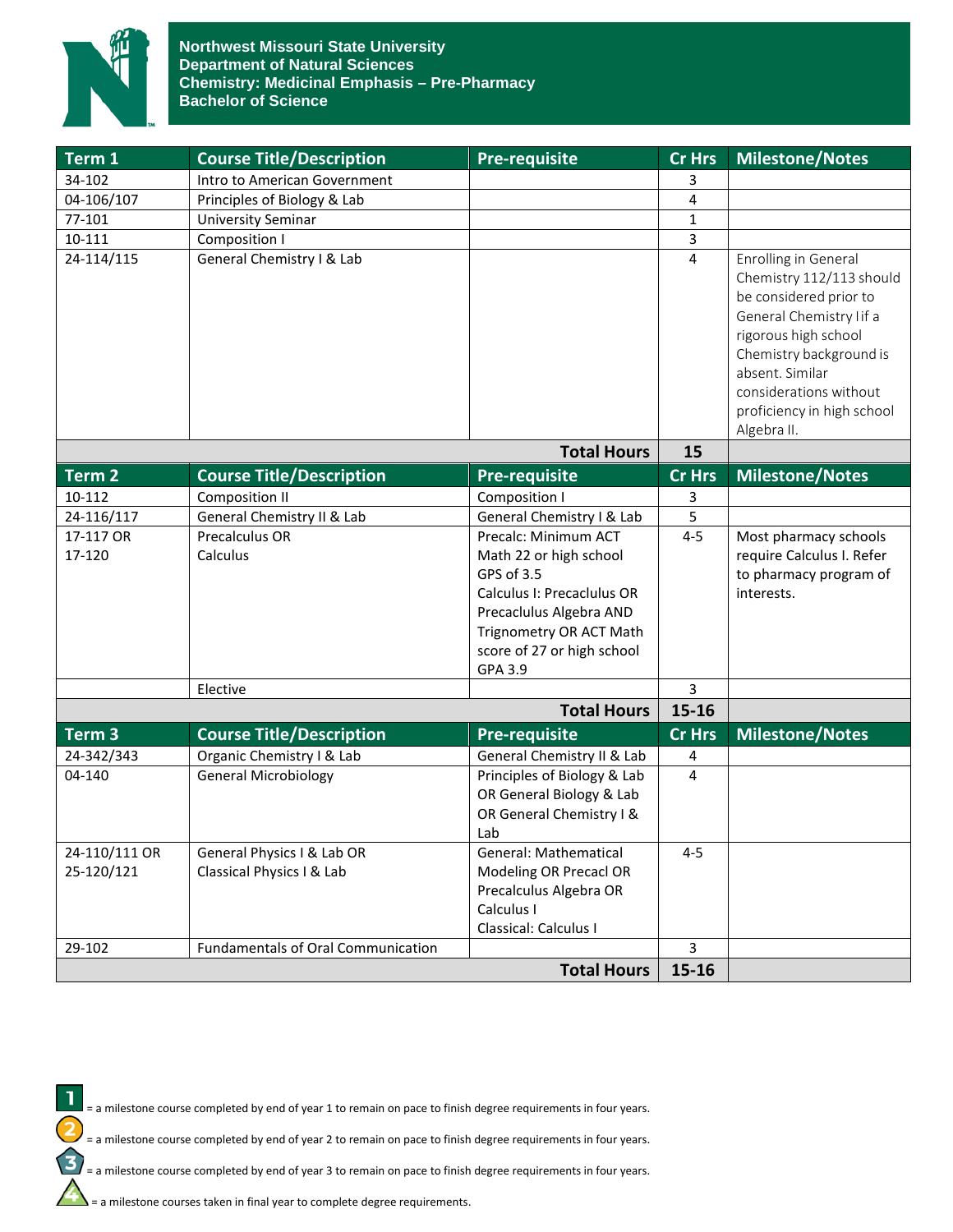

| Term $4$           | <b>Course Title/Description</b> | <b>Pre-requisite</b>         | <b>Cr Hrs</b>           | <b>Milestone/Notes</b>                        |
|--------------------|---------------------------------|------------------------------|-------------------------|-----------------------------------------------|
| 24-344/345         | Organic Chemistry II & Lab      | Organic Chemistry I & Lab    | 4                       |                                               |
| 25-112/113 OR      | General Physics II & Lab OR     | <b>General: Mathematical</b> | $4 - 5$                 |                                               |
| 25-230/231         | Classical Physics II & Lab      | Modeling OR Precacl OR       |                         |                                               |
|                    |                                 | Precalculus Algebra OR       |                         |                                               |
|                    |                                 | Calculus I                   |                         |                                               |
|                    |                                 | Classical: Calculus II AND   |                         |                                               |
|                    |                                 | Classical Physics I & Lab    |                         |                                               |
| 04-350             | Genetics                        | Principles of Biology & Lab  | 4                       |                                               |
| 10-220             | Intro to Literature             |                              | 3                       |                                               |
| <b>Total Hours</b> |                                 |                              | 15                      |                                               |
| Term 5             | <b>Course Title/Description</b> | <b>Pre-requisite</b>         | <b>Cr Hrs</b>           | <b>Milestone/Notes</b>                        |
| 08-103             | General Psychology              |                              | 3                       |                                               |
| 24-322/323         | Analytical Chemistry & Lab      | General Chemistry II & Lab   | $\overline{\mathbf{4}}$ |                                               |
| 04-310             | Cell Biology                    | Principles of Biology & Lab  | $\overline{4}$          | Recommended to have                           |
|                    |                                 | AND General Chemistry I &    |                         | Organic Chemistry I & Lab                     |
|                    |                                 | Lab AND General              |                         |                                               |
|                    |                                 | Chemistry II & Lab           |                         |                                               |
| 04-436             | Human Anatomy                   | General Zoology & Lab (or    | $\overline{4}$          | Recommended to have                           |
|                    |                                 | permission from              |                         | <b>Medical Terminology</b>                    |
|                    |                                 | instructor)                  |                         |                                               |
|                    |                                 | <b>Total Hours</b>           | 14                      |                                               |
|                    |                                 |                              |                         |                                               |
| Term <sub>6</sub>  | <b>Course Title/Description</b> | <b>Pre-requisite</b>         | <b>Cr Hrs</b>           | <b>Milestone/Notes</b>                        |
| 04-438             | Human Physiology                | Cell Biology                 | 4                       | Recommended to have                           |
|                    |                                 |                              |                         | <b>Medical Terminology AND</b>                |
|                    |                                 |                              |                         | either Allied Anatomy OR                      |
|                    |                                 |                              |                         | Human Anatomy                                 |
|                    | Western Experience              |                              | 3                       |                                               |
|                    | Digital Literacy                |                              | $\mathbf{3}$            |                                               |
| 24-436             | <b>Medicinal Chemistry I</b>    | Permission of Instructor     | $\overline{3}$          | Taught ONLINE through<br>University of Kansas |
|                    | Electives                       |                              | $\overline{3}$          |                                               |
|                    |                                 | <b>Total Hours</b>           | 16                      |                                               |
| Term <sub>7</sub>  | <b>Course Title/Description</b> | <b>Pre-requisite</b>         | Cr Hrs                  | <b>Milestone/Notes</b>                        |
| 24-562             | <b>General Biochemistry</b>     | Organic Chemistry I          | 3                       |                                               |
| 24-438             | <b>Medicinal Chemistry II</b>   | Permission of Instructor     | $\overline{3}$          | Taught ONLINE through                         |
|                    |                                 |                              |                         | University of Kansas                          |
|                    | Behavioral & Social Science     |                              | $\mathbf{3}$            |                                               |
|                    | <b>American Experiences</b>     |                              | $\mathbf{3}$            |                                               |
|                    | Elective                        |                              | 3                       |                                               |
|                    |                                 | <b>Total Hours</b>           | 16                      |                                               |



= a milestone course completed by end of year 1 to remain on pace to finish degree requirements in four years.

= a milestone course completed by end of year 2 to remain on pace to finish degree requirements in four years.

= a milestone course completed by end of year 3 to remain on pace to finish degree requirements in four years.

 $\sum$  = a milestone courses taken in final year to complete degree requirements.